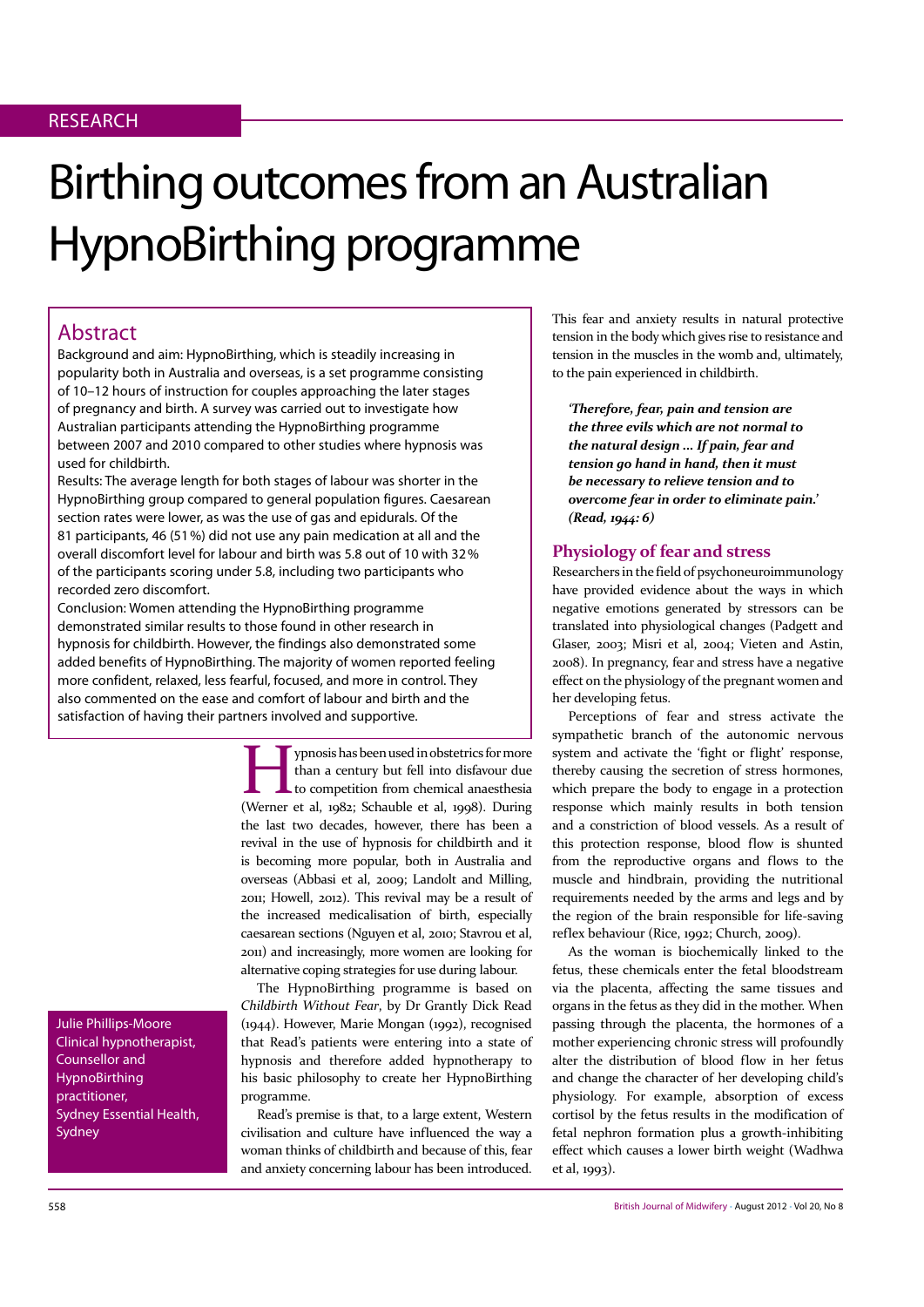## **Fear and HypnoBirthing**

In HypnoBirthing, fear is reduced by suggestions given to the woman to free her from the social and/or cultural conditioning she has received from family members, friends and colleagues, many of whom may have told 'horror stories' of either their own birth experience or those of others. She is also given positive suggestions in the form of imagery, where she sees her body working as nature intended, and by post-hypnotic suggestions of deep relaxation and calm which will take effect as soon as she goes into labour.

Apart from the fear generated by negative stories of childbirth, another source of fear mentioned by couples on the programme is fear of the unknown. Feedback from the women indicated that this fear was greatly reduced by having the HypnoBirthing practitioner explain the birth process, and by being trained to work with her body rather than fight against it. When in labour, the woman is taught how to enter into a state of hypnosis and use controlled breathing and visualisation with each contraction.

Fathers have also reported a lack of knowledge about the process and often feel helpless. They have expressed being fearful of observing their partner in pain, and fear the risks of interventions such as operative delivery and the safety of both mother and child (Hanson et al, 2009; Shibli-Kometiani, 2012). The HypnoBirthing programme provides the fathers with information about the birthing process and teaches them how to be part of the labouring couple during birth.

## **Hypnosis**

A hypnotic state is a naturally-occurring experience and can spontaneously occur many times a day. Daydreaming, not being aware of the passage of time, 'automatic' driving, being absorbed in a book or movie, listening to music, being able to shut out one's surroundings by concentrating very hard on something else, are all examples of a hypnotic state (Olness, 1995; Roet, 1986). What separates hypnotherapy from the above activities is how the practitioner uses the hypnotic state.

In the hypnotic state, the power of criticism (which is restricted largely to the conscious mind), is either fully or partially suppressed, enabling the suggestions to bypass the conscious mind and enter the subconscious mind, which has little or no power of criticism. The effect the suggestions have on the person depends on how much criticism is suppressed and how much rejection from the conscious mind is removed (Hartland, 1979; McGill, 1996).

In a hypnotic state, a person is able to free him/ herself from social conditioning, limiting inhibitions and opinions taught to him/her by others. The largely

unused potential of the subconscious mind is able to be explored by lifting these false restrictions, which enables the person to do things that previously they believed to be impossible (Frank and Mooney, 2002).

Suggestions are usually given in the form of guided imagery. Some suggestions can be given to the patient, post-hypnotically. These suggestions are given during the trance state and take effect either immediately after the patient has come out of hypnosis or at a future date with little or no interference from the conscious mind (Roet, 1986; Yapko, 2011).

## **Techniques used in HypnoBirthing** Mental rehearsal

Mental rehearsal is a technique used for self-improvement in a range of areas including business, health and sport (Bazzo and Moeller, 1999; Sheikh and Korn, 2008). This technique involves closing the eyes, relaxing the mind, and then vividly imagining a scenario that one would like to occur. When a scenario is repeatedly visualised, it mentally programmes the subconscious mind into creating the specific desired result. The brain makes no distinction between actual events and imagined events. A thought is just as important to the mind as an external event (Jeannerod, 1995). The body is thought to be unable to discriminate between sensory images in the mind and reality, and interprets these images as almost real events.

In HypnoBirthing, the woman is trained to relax the mind through self-hypnosis and to visualise the workings of the uterus and the process of birth (from the beginning of labour to holding the baby in her arms). This is rehearsed daily during the weeks leading up to the birth and any suggestions given by the hypnotherapist can be modified to suit each woman's idea of how she would like her birth to be.

#### Controlled breathing

Evidence suggests that conscious, controlled breathing alters the chemicals in the body in a positive way. Benson and Klipper (1975) showed that short periods of meditation, using breathing as a focus, could alter the body's stress response and Pert (1997) demonstrated how changes in the rate and depth of breathing produce changes in the quantity and kind of peptides that are released from the brainstem. Many of these peptides are endorphins, the body's natural opiates, as well as other painrelieving substances; therefore, the end result is a reduction of pain.

The HypnoBirthing programme teaches the woman how to use controlled breathing for stages one and two of labour. Regular and rhythmical breathing reduces fatigue and pain and enhances the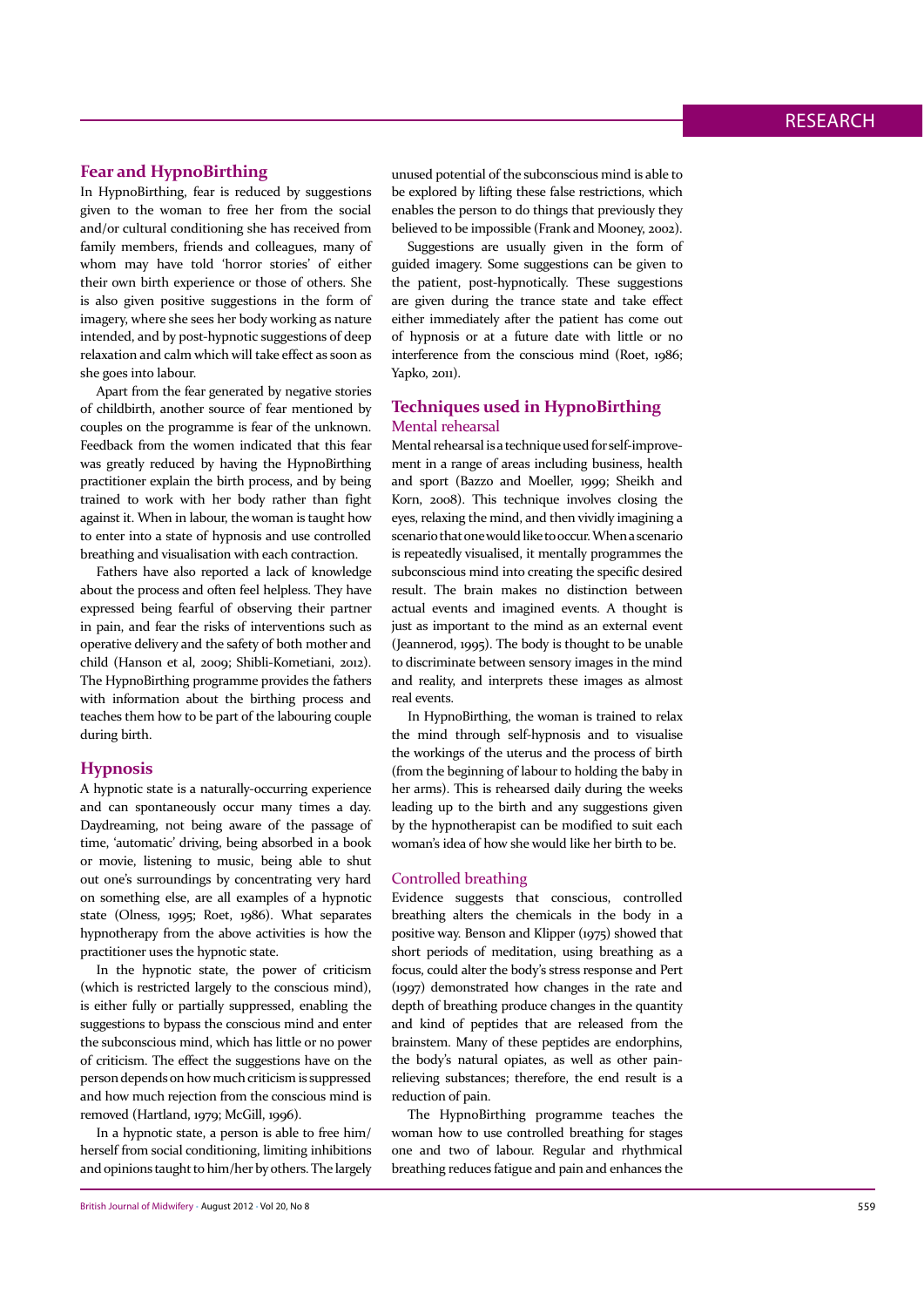woman's sense of control. During the second stage, it allows a mother to push longer when, and if, she needs to.

The HypnoBirthing breathing technique used during the second stage is in contrast to the Valsalva method of pushing. With the latter method, women can hold the breath for too long, and push with such force, that the small capillaries in the cheeks and face burst. It also causes a trapping of blood in the veins which, when the breath is released, causes a drop in the mother's intrathoracic pressure which produces tachycardia followed by an immediate reflex bradycardia. This creates a disruption of the blood flow to the uterus-and ultimately to the baby—resulting in fetal distress. This technique also results in altered body fluid pH which contributes to inefficient uterine contractions (Lemos et al, 2011; Brown, 1999).

Bloom et al (2006) found that the Valsalva method was of little use to women in labour. The researchers found no evidence that bearing down during contractions helped either the mother or the baby. They also suggested that women who were encouraged to push might be at a higher risk for urinary problems after delivery and encouraged women to do what feels natural.

#### Prenatal bonding

HypnoBirthing couples are made aware of the scientific evidence concerning the mental and emotional abilities of the unborn child. Studies suggest that while in utero, babies are constantly tuned in to the mother's actions, thoughts and emotions and that from the moment of conception, the experience in the womb shapes the brain and lays the groundwork for personality, emotional temperament and intelligence (Hopson, 1998; Granier-Deferre et al, 1985).

Couples are taught that all five of the babies senses are developed before birth and are encouraged to connect with him or her. This can be done by reading stories, singing or speaking to the baby; having family and friends interact with the baby; rubbing, gently pressing, and massaging the abdomen; practising relaxation techniques; playing soft music; and by putting themselves in the baby's frame of reference.

#### **Research**

Numerous studies have been conducted on the effect of hypnosis on labour and birth but research examining the benefits of specific programmes for childbirth, such as HypnoBirthing, is limited.

In a study on the effect of hypnosis on pain relief during labour and childbirth, Abbasi et al (2009) found that women described their feelings as being more confident and less fearful. They also experienced less pain, fewer complications, lower intervention rates, less need for medication, and had more energy.

Other research has shown a reduced need for pharmacological analgesia, augmentation and anaesthesia (Cyna et al, 2004; Cyna et al, 2006; Vandevusse, 2007; Smith et al, 2006); reduced surgical delivery (Harmon et al, 1990; Martin et al, 2001); reduced pain (Brown and Hammond, 2007); more satisfaction with pain management (Smith et al, 2006); reduced length of labour (Brown and Hammond, 2007; Jenkins and Pritchard, 1993); reduced hospital stay (Martin et al, 2001); more sense of control (Cyna et al, 2004); higher Apgar scores (Harmon et al, 1990; Vandevusse et al, 2007); less post-partum depression (Harmon et al, 1990); and fewer epidurals (Cyna et al, 2006).

Birth reports were gathered from 1303 HypnoBirthing couples, between October 2005 and January 2008, by the HypnoBirthing Institute in the US (Dolce, 2011). For comparison, HypnoBirthing data was compared to Listening to Mothers II (LTM  $\overline{1}$  $\overline{1}$  $\overline{2}$  $\overline{0}$  $\overline{6}$  $\overline{6}$  $\overline{6}$ 

The data showed that HypnoBirthing mothers experienced a much lower rate of caesarean section  $(\frac{17}{6})$  than that reported by LTM II  $(32\%)$  or the US Division of Vital Statistics (31.8%) (Dolce, 2011), used far fewer interventions during their labours than mothers in the control group, and reported a lower incidence of preterm births and low birth weight infants than LTM II.

#### **Methodology**

On completion of HypnoBirthing programmes held during the period from 2007 to 2010, 145 couples from Sydney, NSW were sent a questionnaire requesting specific information about their birth (e.g. vaginal birth or caesarean section, length of labour, Agpar scores, discomfort level). Participants were also asked to comment on their birth experience using the HypnoBirthing techniques. One hundred and seven couples  $(74%)$  responded. Only those participants who had had vaginal births were considered for the study  $(n=81)$ . Of these participants, nine had more than one birth, thus the number of births in this study was 90.

#### **Study subjects**

The average age of the mothers was 33 (ranging from 24 to 42) and the average age of the fathers was 36 (ranging from 23 to 49). Two couples were same sex couples and one was a single mother accompanied by her mother. All women gave birth in hospital  $(73\%$  in delivery suites or labour wards and  $27\%$  in birthing units). Nine couples had more than one birth using the HypnoBirthing programme-the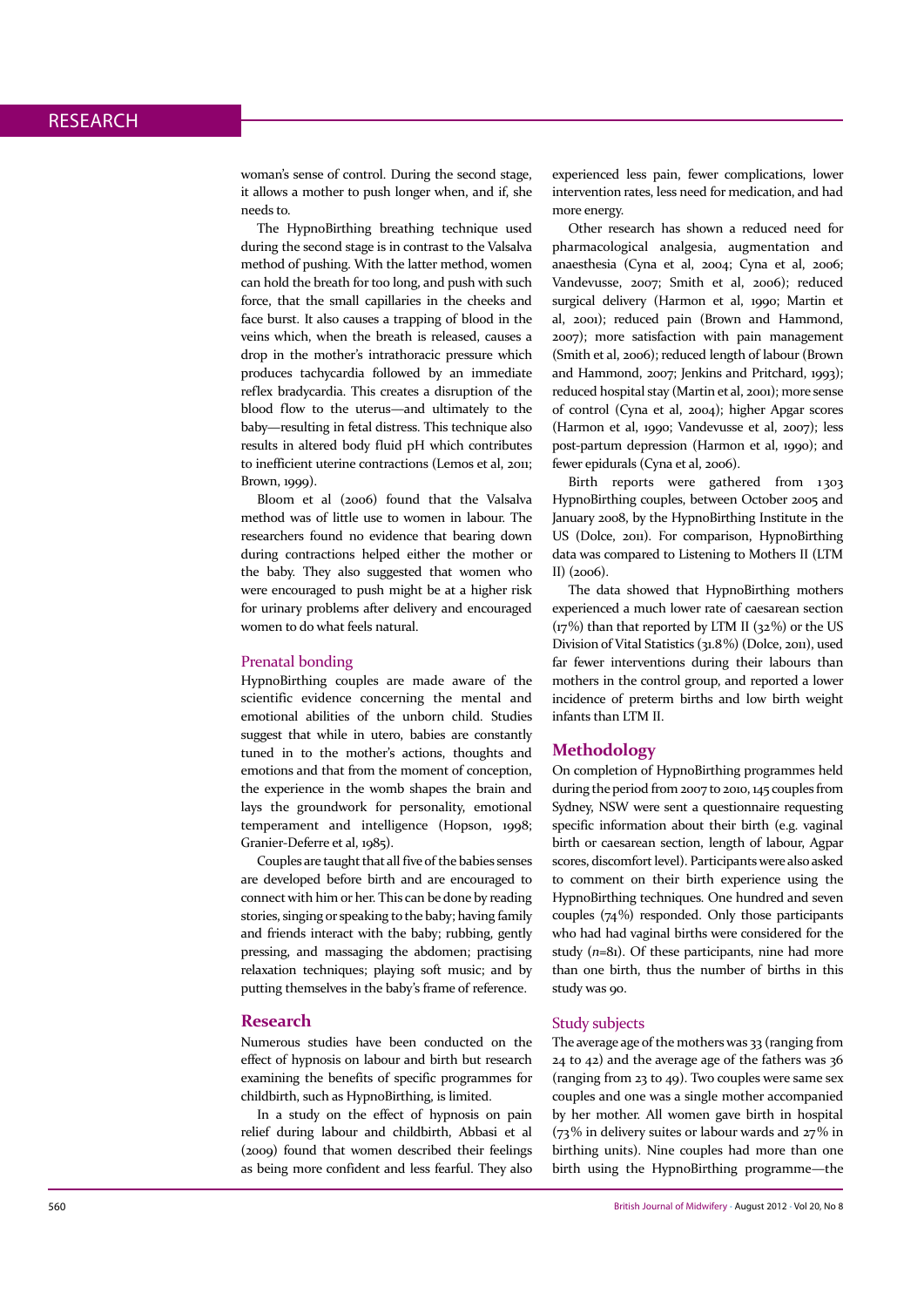total number of births was 90 and the total number of babies born was 91 (51 males, including one set of twins, and 40 females).

Of the 90 births, 97% of the pregnancies were full-term and 3% were pre-term. The average weight of the babies was  $7.6$  lbs  $(3.4 \text{ kg})$ —ranging from  $\overline{5.5}$  lbs  $(2.5 \text{ kg})$  to 10.6lbs  $(4.8 \text{ kg})$ —and the average length of stay in hospital was 3.4 days (ranging from  $\frac{1}{2}$  day to 10 days).

## **Results**

## Length of labour

Participants were asked to rate the length of their labour from the first contraction to the birth as there may have been some confusion among participants as to when true labour had started. Of the 90 vaginal births,  $68$  ( $75.6\%$ ) were primiparous and  $22$  ( $24.4\%$ ) were multiparous. Of the multiparous participants, nine recorded two births and one recorded three births using the HypnoBirthing programme.

The overall average length of labour, from the first contraction to birth, was 10.4 hours, (ranging from 50 minutes to 37 hours) and the average length of stage two was 1.1 hours (ranging from one minute to four hours). Fifty-eight participants (64.4%) had their baby in under 10.4 hours of labour.

The average length of labour for the 68 primiparous mothers was 12.2 hours (ranging from 1.75 hours to 37 hours). Thirty-seven primiparous participants (53%) had their baby under 10.4 hours and 17  $(46%)$  of these 37 participants had their baby within 6 hours.

The average length of stage two was 1.3 hours (ranging from  $\sigma$  minutes to  $\sigma$  hours). Thirty-six participants (41.4%) had their baby under 1.3 hours and of these 36 participants, 17 (47.2%) had their baby within half an hour.

For the 22 multiparous mothers, the average length of labour was 4.8 hours (ranging from 50 minutes to 12 hours). Of these 22 women,  $9(47.3\%)$ had their babies in less than 4.8 hours.

The average length of stage two was 38 minutes (ranging from 1 minute to 3 hours);  $\pi$  (50%) participants had their baby in under half an hour  $(Figure 1)$ .

#### Surgical delivery

Of the original 107 participants, 26 (22%) had caesarean sections (compared with 38.4% of the general public in NSW in 2008 (NSW Ministry of Health, 2009), four of which were scheduled. The reasons for the caesarean sections were:

- Baby overdue
- Fetal distress
- Failure to progress
- Malposition (breech presentation, posterior, deep transverse arrest)
- Vaginal birth after caesarean (VBAC)
- High temperature (mother)
- Pre-existing hypertension
- Unstable heartbeat (baby)
- Anatomical problem (pelvic bone too narrow and tight).

The reasons for the four scheduled caesarean sections were: malposition, pelvic bone too narrow and tight, breech presentation, and VBAC and overdue.

Although participants who had had a caesarean section were not included in the overall results of this study, the number of caesarean sections was much lower than the general population.

Of the participants who had a vaginal birth, 39 (43%) had some form of surgical delivery:

- 22 had an epidural
- 13 had a ventouse
- 4 had a forceps delivery.

The percentage of participants who had a ventouse was higher than that of the general population  $(14.4\%$  and 7.6%, respectively) and also the use of forceps was slightly higher  $(4.4\%$  compared to 3.6%, respectively) (Figure 2).

#### Pain medication

Forty-six  $(51\%)$  of the participants did not use any pain medication. One participant had an analgesic, one used a transcutaneous electrical nerve stimulation (TENS) machine only, 15 used Entonox only, and the remaining participants used a combination of pain medication plus Entonox and/or an epidural (Figure 2).

Participants were asked to score the level of pain or discomfort they had felt during early labour (up to 6-8cm dilated), late labour, and birth, on a scale of zero to ten-ten being the most severe discomfort. The scores for those participants who had had an epidural in late labour and birth  $(n=21)$  were excluded from those stages but were included in the early labour scores

The overall discomfort level for labour and birth was 5.8 out of 10 with 32% of the participants scoring under 5.8, including two participants who recorded zero discomfort.

The average discomfort level for early labour was 3.6 with seven participants recording zero discomfort; late labour was 6.4 with two participants recording a score of zero; and the birthing stage was 6.3 with four participants recording a score of zero discomfort.

In the comments participants made about their birth experience, most stated that the pain or discomfort they experienced was controllable.

#### Post-partum depression

Only two of the participants exhibited post-partum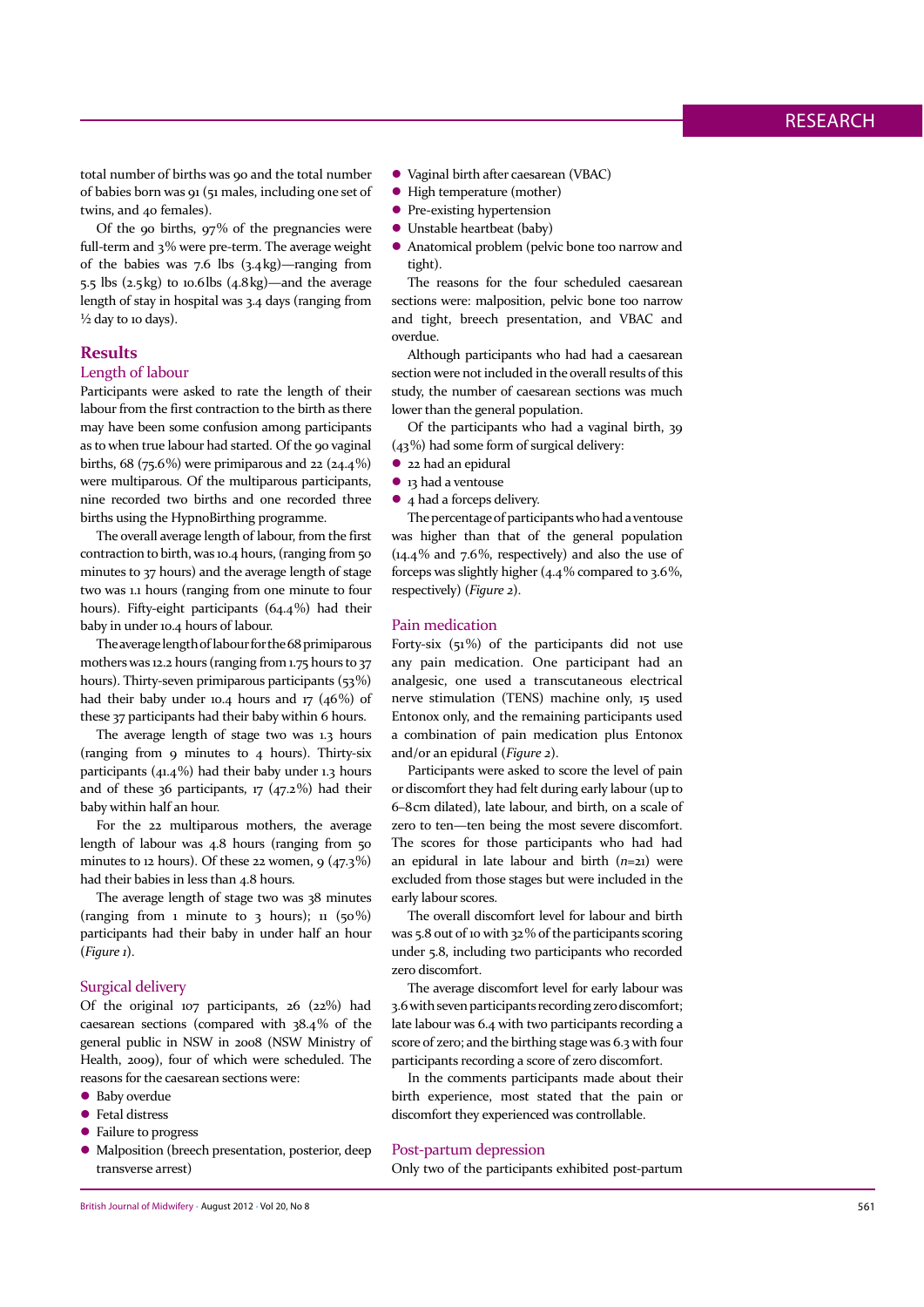

Figure 1. Average length of labour in participants and the general population *(NSW Ministry of Health, 2009)* 



*Figure 2. Percentage of pain medication use and surgical intervention in participants* and the general population (2008-2009) (NSW Ministry of Health, 2009)

depression which, in both cases, was reported as not being severe.

## Apgar scores

Fifty-nine participants (65.6%) were able to recall the Apgar score and of these, the average score was 9.2 with 91% of the participants recording scores of q or 10.

## Anxiety

As part of the HypnoBirthing training is to reduce the fear and anxiety of childbirth, participants were asked to rate how calm they felt before and during birth, and also how calm the baby was after birth. The rating scale was from zero to ten, with ten being the most calm. The average rate of calmness before birth was 9.0, during birth it was 7.9, and the calmness of the baby after birth was on average 8.2.

#### Satisfaction

The HypnoBirthing programme provides the birth companions with information about the birthing process and teaches them how to be part of the birth experience. They help by keeping the labouring mother in a relaxed, focused state and by using a light touch massage to assist with pain relief.

Participants were asked to rate their satisfaction with both the HypnoBirthing techniques and with their birth companion (husband, partner, mother etc) on a scale of zero to ten, with ten being the most satisfied.

The average satisfaction rate for the HypnoBirthing techniques was 8.8 with  $49\%$  of the participants rating their satisfaction as 10. Participants gave their birth companions an average rating of 9.5, 73% rated their companions a 10.

## When births take a different path

The HypnoBirthing programme is intended for a complication-free birth but some of the women were still able to use the techniques they had learnt when their births took another path.

Participants gave the following examples of using the self-hypnosis and breathing techniques to keep calm and cope with complications in the birthing process. They reported birthing a posterior baby without pain relief; being able to lower bloodpressure; using the breathing techniques while having an epidural; listening to a HypnoBirthing relaxation CD and entering into a hypnotic state while having a caesarean section; lasting until 8cm without drugs while birthing a posterior baby, and using hypnosis to help with post-surgical pain. One participant had been suffering the after-effects of ciguatera poisoning for a long time (at one stage confined to a wheelchair). There was a high risk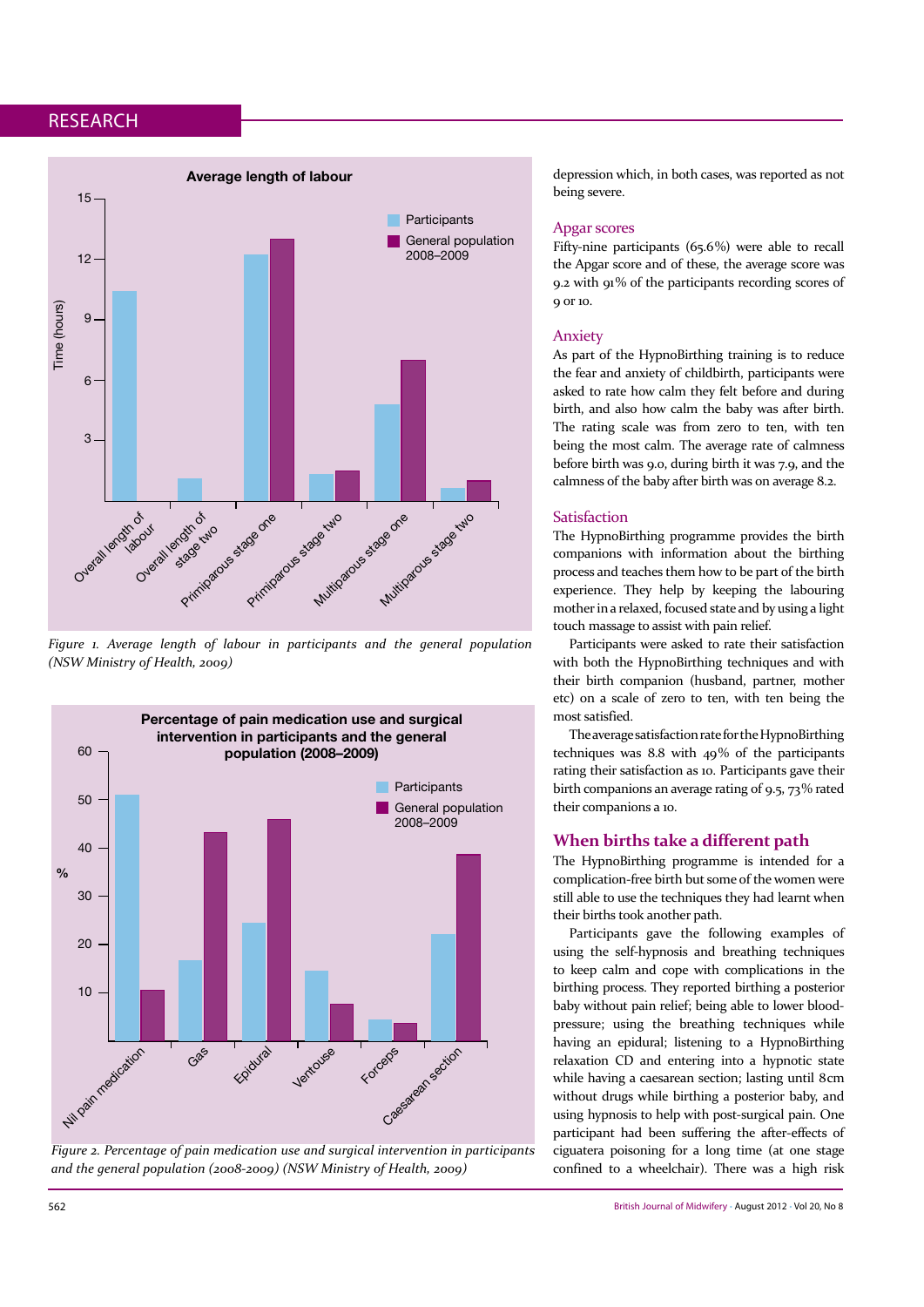that she would react to the anaesthetic and she was feeling very nervous about the birth but she remained calm throughout.

## **Limitations**

The sample size in this study was small and may have affected the results. The question on the length of the labour was not clearly defined. An explanation as to what is meant by 'true labour' would have possibly influenced the outcome as some mothers stated that although the labour was long, the contractions were erratic and didn't really become regular until the last few hours. Hence, had the 19 participants who stated the length of their labour to have been between 15-37 hours known the definition of 'true labour', the results may have been different. Another limitation was that there was not enough information gained about the birth companion's experience of the birth, considering that the birth companion's role is one part of the HypnoBirthing programme that distinguishes it from others which use hypnosis for childbirth.

## **Future research**

Future research should involve a larger population sample attending a HypnoBirthing programme with, ideally, a control group receiving traditional prenatal care only. However, since many pregnant women also attend yoga classes for birthing and have acupuncture treatment towards the end of their pregnancy, these variables should be taken into consideration. Further research could also investigate differences in outcomes between doulas and male partner support, and include an analysis of cost-saving benefits.

## **Conclusions**

HypnoBirthing is a natural, alternative way of approaching the later stages of pregnancy and birth and is steadily increasing in popularity. The HypnoBirthing programme consists of five  $2-2\frac{1}{2}$ hourly sessions where the fear of birth is reduced by explaining the birth process to the woman and teaching her how to work with her body. She is trained in mental rehearsal and imagery to prepare for the labour and birth, and is taught self-hypnosis and relaxation as well as breathing techniques to assist in the birthing process.

This investigation of birthing outcomes of women attending HypnoBirthing sessions in an Australian population demonstrated similar results to previous studies in hypnosis for childbirth (Harmon et al. 1990; Jenkins and Pritchard, 1993; Martin et al, 2001; Cyna et al, 2004; Cyna et al, 2006; Smith et al, 2006; Brown and Hammond, 2007; Vandevusse, 2007; Aggasi et al, 2009). The studies found HypnoBirthing led to a reduction in pain or discomfort during birth,

British Journal of Midwifery • August 2012 • Vol 20, No 8 563

a reduction in pain medication, fewer deliveries by caesarean section, shorter labours, high Apgar scores and less post-partum depression.

The findings also demonstrated some added benefits of HypnoBirthing. The level of calmness before and during the birth was very high—as was the calmness of the baby after the birth. The majority of women reported feeling more confident, relaxed, less fearful, focused, and more in control. They also commented on the ease and comfort of labour and birth and the satisfaction of having their partners involved and supportive. The partners found that the HypnoBirthing sessions provided them with confidence and useful strategies on how to work together as a couple, enabling them to be more involved in the birthing experience.

Some of the women stated that the HypnoBirthing programme made them feel more connected and in tune with their body and that learning about the mind-body connection helped on a physical, emotional and spiritual level. Others found that practising self-hypnosis and the breathing techniques beforehand made them feel more confident and prepared, some women used the techniques they had learnt even though their births took a different path, and others said that they were using self-hypnosis in other areas of their lives-especially when they were experiencing stress. The majority said that they would do HypnoBirthing again and would highly recommend it to other expectant mothers.

HypnoBirthing depends, to a large extent, on couples making the effort to practise the skills they are taught and making sure that the person instructing them is a qualified practitioner. Many hypnotherapists teach hypnosis for childbirth but the HypnoBirthing programme teaches the woman self-hypnosis, breathing techniques, visualisation, mental rehearsal and an understanding of how the uterus works in labour and birth. The birth companion is also involved and is taught how to keep his or her partner relaxed, calm, and focused during the birth experience.

- Abbasi M, Ghazi F, Barlow-Harrison A (2009) The effect of hypnosis on pain relief during labour and childbirth in Iranian pregnant women. *International Journal of Experimental Hypnosis* 57(2): 174-83
- Bazzo DJ, Moeller RA (1999) Imagine this! Infinite uses of guided imagery in women's health. *J Holist Nurs* 17(4): 317-30
- Benson H, Klipper MZ (1975) The relaxation response. New York: William Morrow and Company Inc

Bloom SL, Casey BM, Schaffer JI et al (2006) A randomised trial of coached vs uncoached maternal pushing during the second stage of labour. Am J Obstet Gynecol 194(1): 10-13 Brown K (1999) Push! Or is that shove? Nursing Times  $\mathbf{q}(\mathbf{x})$ : 58-60 Brown DC, Hammond DC (2007) Evidence-based clinical

hypnosis for obstetrics, labour and delivery, and preterm labour. Int J Clin Exp Hypn  $55(3)$ : 355-71